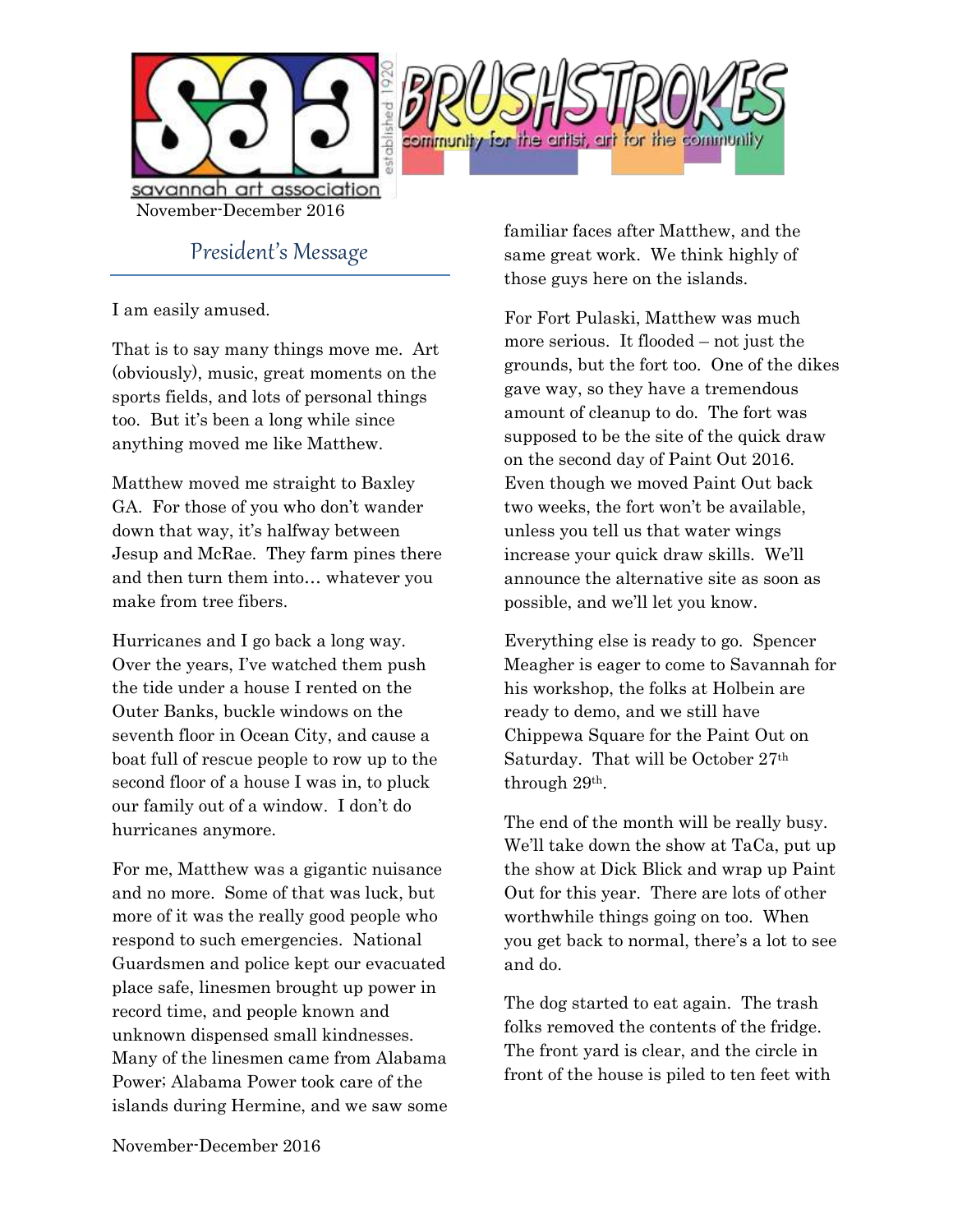brush. The chain saw guys come for the back tomorrow.

Almost there.

Ed

# ARTIST OF THE MONTH



Amy Fix

Raised in southeast Georgia, Amy achieved her Master of Fine Art degree from Georgia Southern University. She is a painter and illustrator, known for her expressive artwork that often utilizes mark-making and value to create emotional portraits of her subjects.

Her current body of artwork focuses on the lasting impression she has from interacting with rural farm animals. Through the use of black and white media, she evokes a sense of nostalgia, while simultaneously selecting minimal compositions that focus on each animal's personality.

Her artwork has been the recipient of many awards and recognitions, including the Carolyn Joyner Memorial Scholarship, the Georgia Southern University (GSU) Graduate Women and Gender Studies Award, and the GSU College of Graduate Studies Research and Travel Grant. In 2016, her ink drawing, "Stephen," was selected for LaGrange Art Museum's Regional Exhibition, and was purchased as part of the museum's permanent collection.

Amy moved to Savannah in 2015 with her husband and dog, and just welcomed her first baby boy this October. She is looking forward to resuming her daily drawing practice and capturing the regional charm of Savannah.

Some of Amy's paintings:

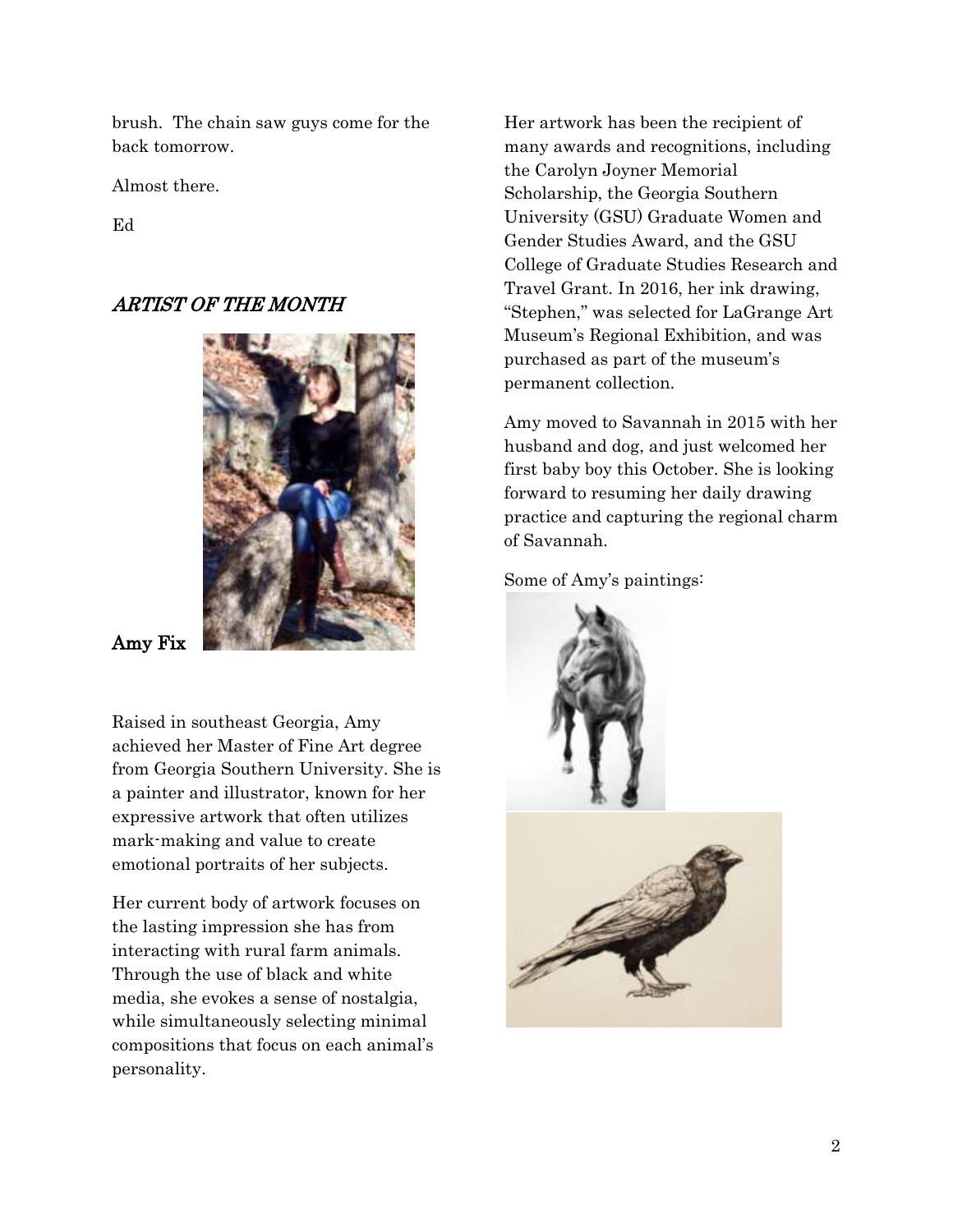

## CALENDER October 2016

October NEW.. Dates after Matthew came thru…

## SAVANNAH PAINT OUT 2016

27 Thurs., Free Holbien Demo at the Jepson from 11 until 12:30 Break for lunch.

1:30 to 4 p.m. Painting Workshop with Spencer Meagher Cost \$30, Telfair members:\$25.

### 28 Fri., Quick Draw at Lake Mayer,

Entrance at Montgomery Crossroads between the Truman and Sallie Mood Drive. 9 am registration\$20 includes, lunch, judging and prizes.. Reservation required at the event, 9 am. From 10 til 12 PAINT. 12-1 lunch Awards: 1st place \$100 plus 2 night stay at Dresser Palmer Bed and Breakfast in historic downtown Savannah, 2nd place \$50, Third place \$25.

29 Sat., Paint Out Location Chippewa Square Registration is from 7-8 am \$30. Paint from 8 until 12. Turn in paintings at 12. Ready to hang Judging will be from 1 until 2:30. Paintings will be on Display from 1 til 4 pm. They are then moved to the SAA Gallery, where they will be on display and for sale.. A reception will take place from 5-8 p.m.. The Raffle Drawing will take place at 6 p.m..

Awards: First Place \$500.

Second Place \$300.

Third Place \$200.

Two Honorable Mentions \$50 each

31 Oct. Monday Our show at Dick Blick will be hung 12:00, Monday, Oct. 31. Reception will be 6:00, Friday, Nov. 4.

Margie needs the following information for your artwork:

Artist Name

Title

Medium

Price

There is a \$10 fee for this show.

Limit to 2 pieces per artist

Please contact Margie at [margiesone@hotmail.com](mailto:margiesone@hotmail.com) Phone:954-662- 8127.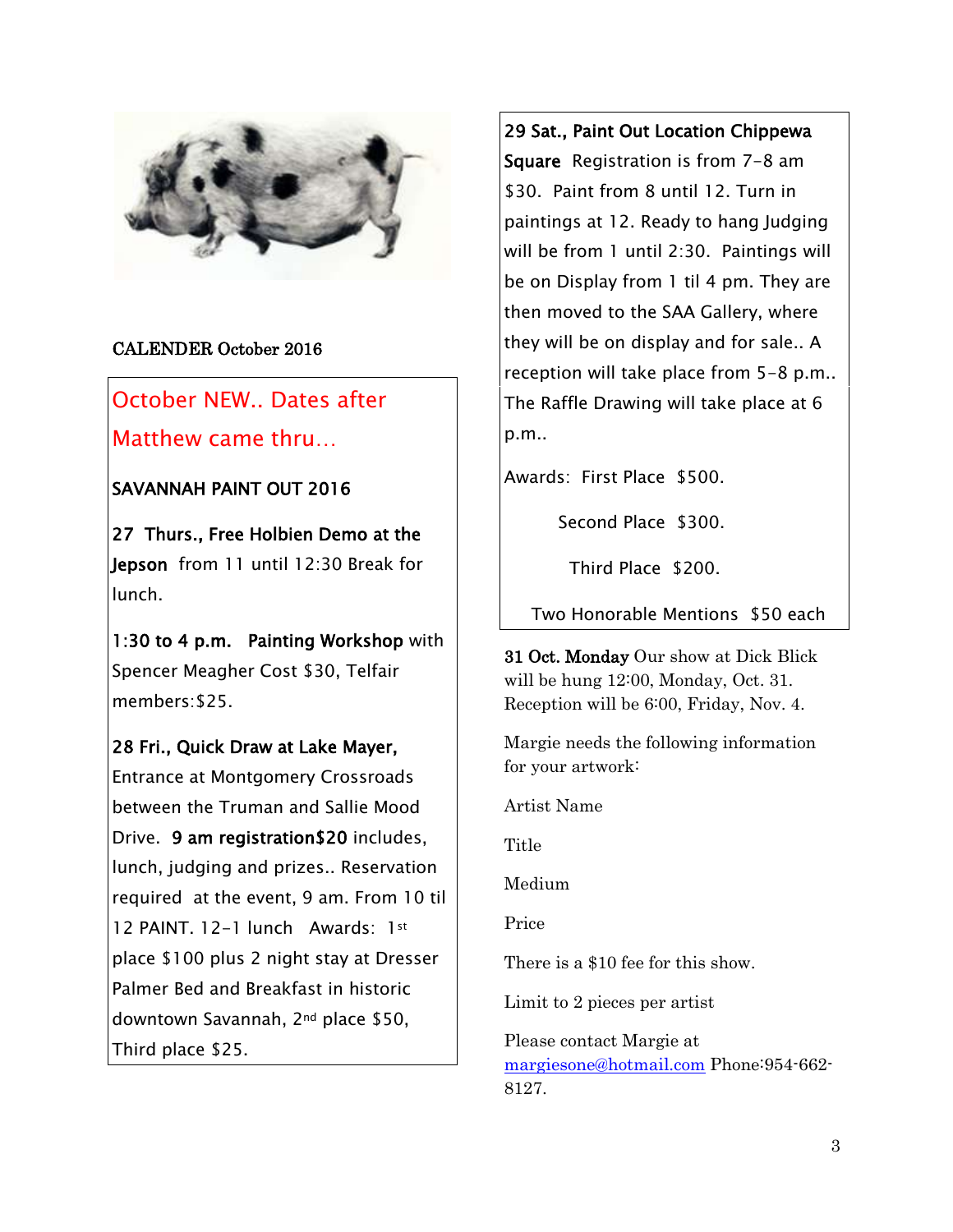## November

2 Wednesday SAA BOD meeting 5 p.m. The Woods

4 Friday, Reception and General Meeting.at Dick Blick 6 p.m.

7 Monday, PAG meets at Skidaway Island Aquarium. 10 a.m. bring food and water

# 12 Saturday, SAA Playshop at

Generation One 10-1. Come and paint with Carol Hartley in acrylics. Cost \$15 Call to register..912-350-7587.

21 Monday, PAG meets location tba. 10 a.m.

24 Thursday Happy Thanksgiving!

December 2016

7 Wednesday SAA BOD meeting at the Woods 5 p.m.

19, Monday ,SAA Christmas Party 5 to 8 p.m. location tba, cost, tba.

25 Sunday, Merry Christmas, Happy Holidays!

.Miniatures –News in Brief

Barbara Gentry, SAA Secretary

HELP!!!

Saturdays on River Street will resume if we get a volunteer. We need a volunteer to organize and manage the River Street Shows. Call 232-7731 to volunteer.

PLAYSHOPS 2016. If you would like to give a 5 or 6 hour workshop please call 232-7731, or if you would like to have one given in a particular art area, call. 912- 232-7731.

### Classes From Christina Taylor

### **BEGINNING JEWELRY INTENSIVE \****make it a weekend!*

*A condensed version of our weekly Jewelry I class.*

**This workshop gets you started on a variety of jewelry making techniques and building a strong understanding of the soldering process. You'll experiment with various textures and decorative elements such as rolling, stamping, hammering and sweat soldering designs together. Learn rock solid ring making strategies to pull it all together. It's a jam-packed day! Saturday**, November 5, 2016 10am -5pm \$100

#### **BEZEL MAKING INTENSIVE \****make it a weekend!*

*A mini version of our extended stone setting class.*

**This workshop gets you started on building a solid foundation for your stones with bezel making techniques. You'll learn how to create settings for free-form stones, calibrated cabochons and faceted round stones. Bring those treasures you've been saving and let's make some beautiful jewelry! Sunday**, November 6, 2016 10am -5pm \$100 Thanks so much! Christina Taylor

[www.dreamcatstudio.com](http://www.dreamcatstudio.com/)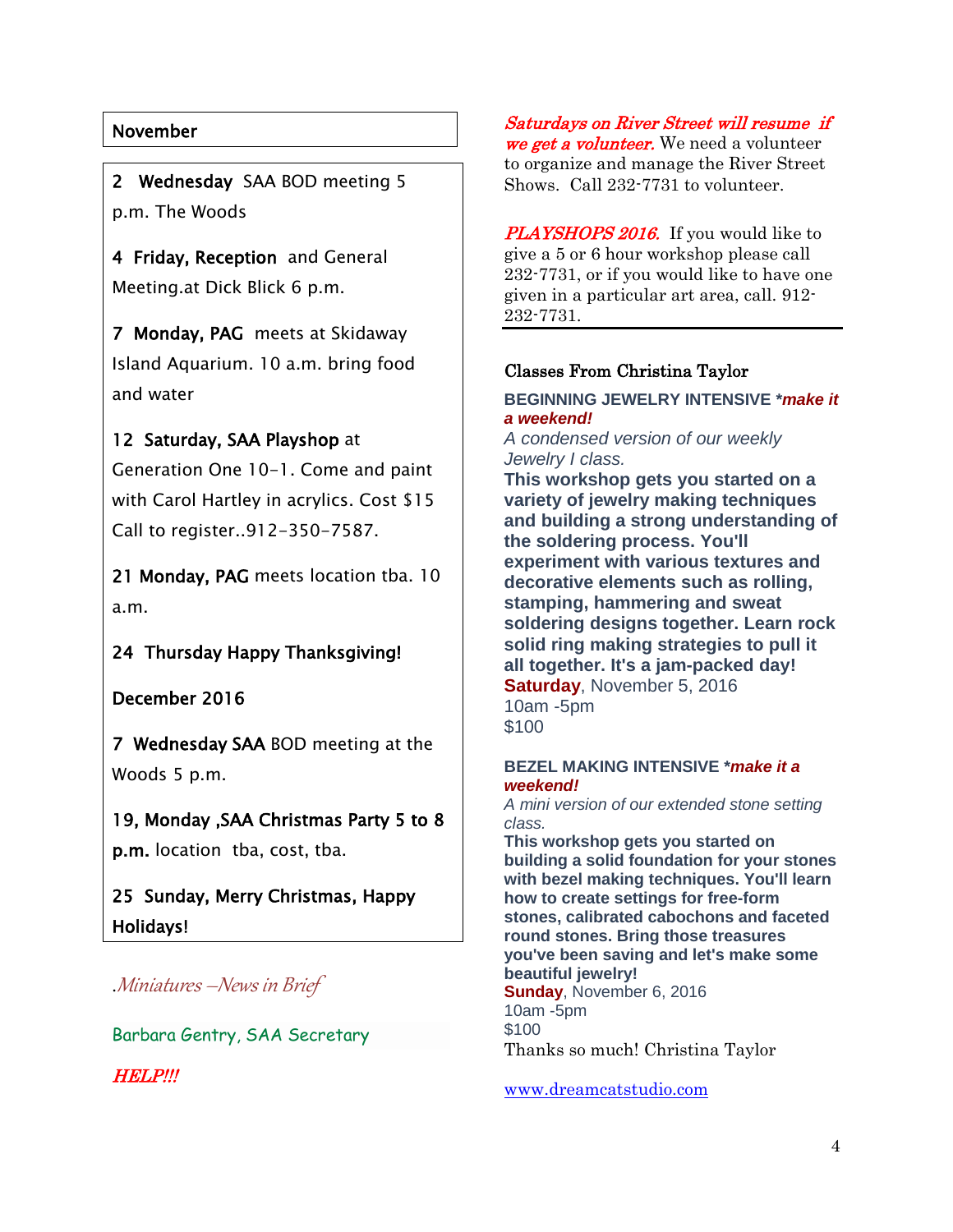### [\(770\) 361-0405](tel:%28770%29%20361-0405)



#### **Solo Art Exhibit!**

 I have been a busy girl, even with running away from Hurricane Mathew, I have a solo art exhibit opening November 4th.

Please share with others. It will be at Sentient Bean Coffee shop across the street from Forsyth Park. Hope to see everyone there.

Thanks, Lisa Rosenmeier

### **Member Awarded First Place!**

I was recently awarded first place in the Georgia Watercolor Society's 2016 GWS Member Exhibition.

The painting was titled "Wrap Her In Cotton." The juror was Anne Abgott. The exhibit is presently hanging at the Rectory in Norcross, GA



"Wrap her in Cotton" by Karen Schaaf Congratulations !!!

Welcome to Our newest Members: **Tiffany O'Brien and Jane Neville.**

### New and not new…

Call to volunteer 232-7731. We need help with fundraising, working on River Street, High School Art Competition, and our Plain Air Event in October, and other areas of assistance as needed .Volunteers to sit in our new gallery space. Also contact Carol Anderson if you would like to assist her in the ISCAP PROJECT. Need a volunteer to take over the Robo Call. 912-232-7731.